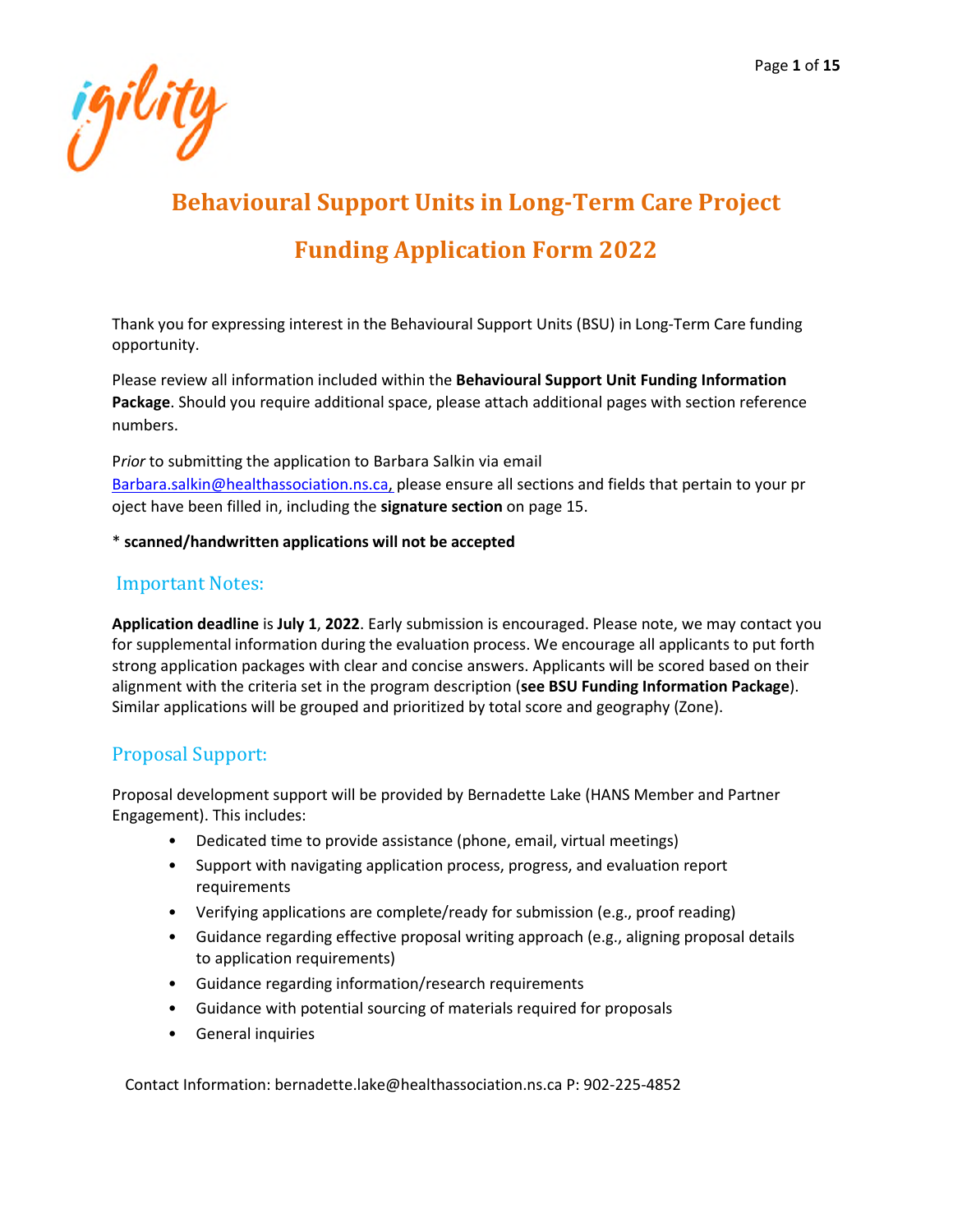# Section 1: Applicant Information

| <b>Agency / Facility</b><br>Name:                                                        |                         |  |
|------------------------------------------------------------------------------------------|-------------------------|--|
| <b>Legal Civic</b><br><b>Address and</b><br><b>Signing</b><br><b>Authority</b><br>Names: |                         |  |
| <b>Lead Applicant:</b>                                                                   |                         |  |
| <b>Mailing Address</b><br>(if different):                                                |                         |  |
| <b>Primary Contact</b><br>Person:                                                        | <b>Primary Title:</b>   |  |
| <b>Primary Email</b><br><b>Address:</b>                                                  | <b>Primary Phone:</b>   |  |
| Alternate<br><b>Contact Person:</b>                                                      | <b>Alternate Title:</b> |  |
| <b>Alternate Email</b><br><b>Address:</b>                                                | <b>Alternate Phone:</b> |  |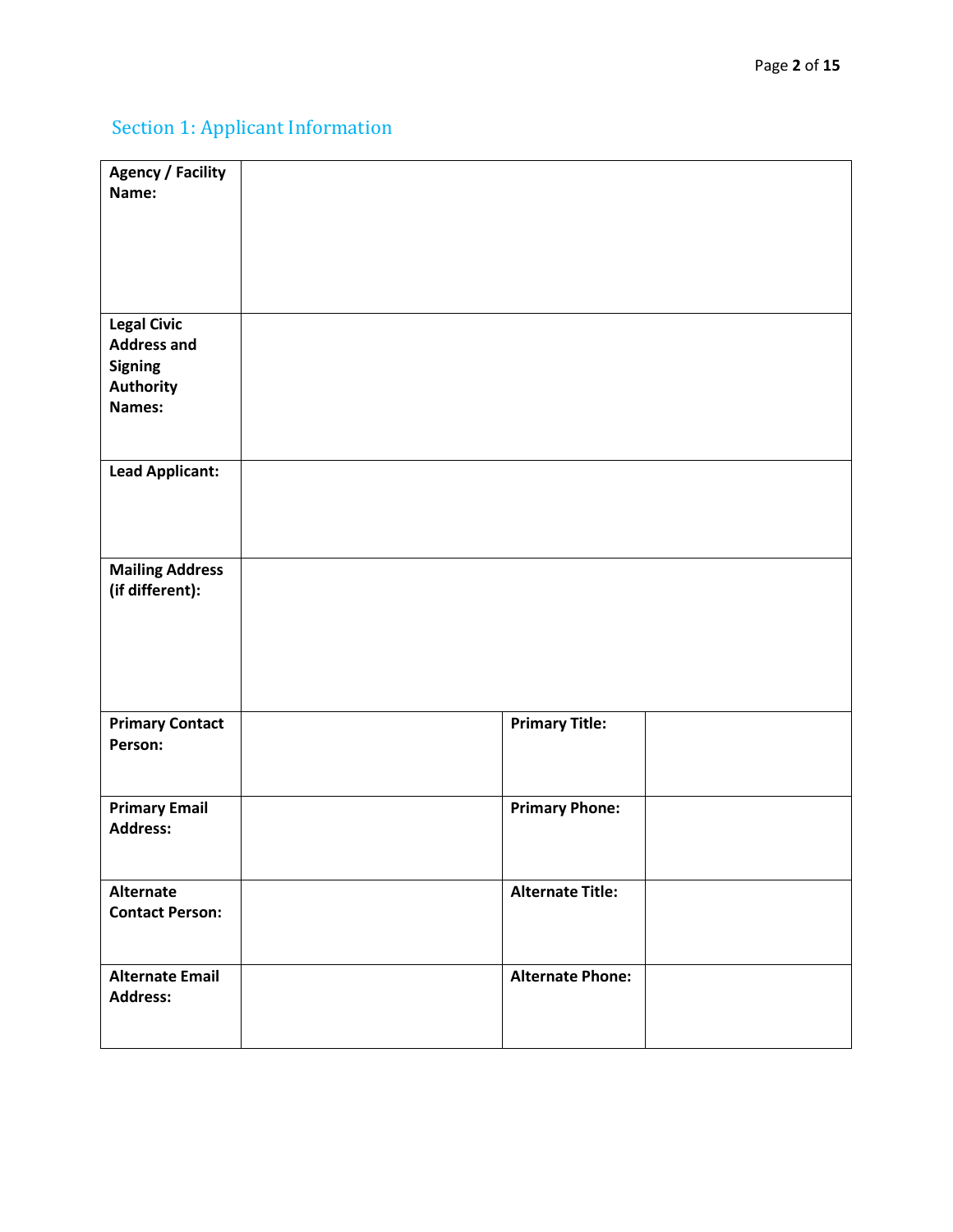# Section 2: Behavioural Support Unit Proposal Summary/Synopsis

| <b>BSU Location (Zone):</b>          |  |
|--------------------------------------|--|
| <b>BSU Title:</b>                    |  |
|                                      |  |
| Headline<br>description              |  |
| $(1-2)$                              |  |
| sentences)                           |  |
| 2.1 Project Summary (max 750 words): |  |
|                                      |  |
|                                      |  |
|                                      |  |
|                                      |  |
|                                      |  |
|                                      |  |
|                                      |  |
|                                      |  |
|                                      |  |
|                                      |  |
|                                      |  |
|                                      |  |
|                                      |  |
|                                      |  |
|                                      |  |
|                                      |  |
|                                      |  |
|                                      |  |
|                                      |  |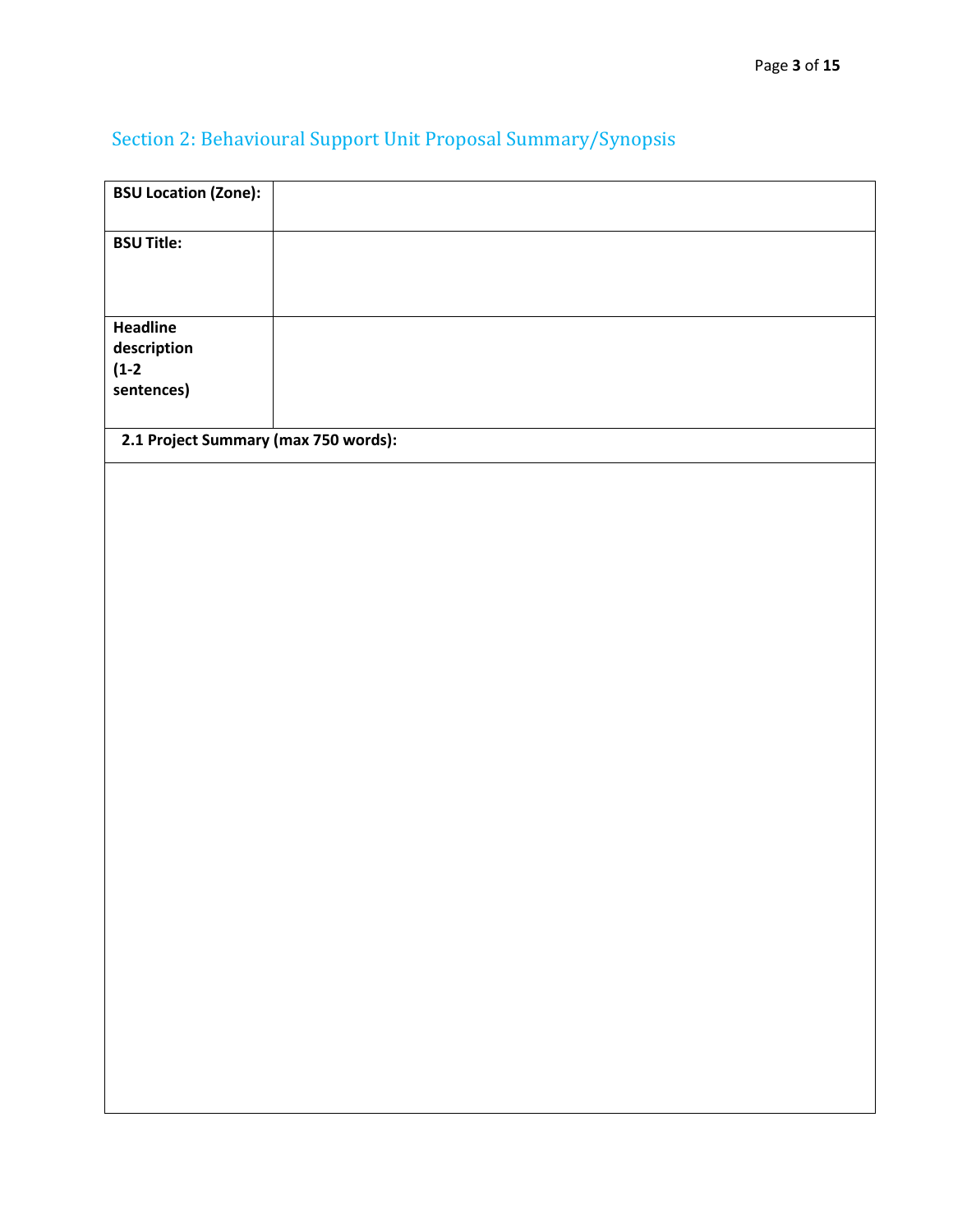|                                                     | 2.2 Summary of the specific deliverables and estimated completion date |  |
|-----------------------------------------------------|------------------------------------------------------------------------|--|
|                                                     |                                                                        |  |
|                                                     |                                                                        |  |
|                                                     |                                                                        |  |
|                                                     |                                                                        |  |
|                                                     |                                                                        |  |
|                                                     |                                                                        |  |
|                                                     |                                                                        |  |
|                                                     |                                                                        |  |
|                                                     |                                                                        |  |
|                                                     |                                                                        |  |
|                                                     |                                                                        |  |
|                                                     |                                                                        |  |
|                                                     |                                                                        |  |
|                                                     |                                                                        |  |
|                                                     |                                                                        |  |
|                                                     |                                                                        |  |
|                                                     |                                                                        |  |
|                                                     |                                                                        |  |
|                                                     |                                                                        |  |
|                                                     |                                                                        |  |
|                                                     |                                                                        |  |
|                                                     |                                                                        |  |
|                                                     |                                                                        |  |
|                                                     |                                                                        |  |
|                                                     |                                                                        |  |
|                                                     |                                                                        |  |
|                                                     |                                                                        |  |
|                                                     |                                                                        |  |
|                                                     |                                                                        |  |
|                                                     | \$                                                                     |  |
| <b>Total project cost</b>                           |                                                                        |  |
|                                                     |                                                                        |  |
|                                                     |                                                                        |  |
|                                                     | $\overline{\xi}$                                                       |  |
| <b>Costs requested for</b><br>initial budget period |                                                                        |  |
| (start up costs)                                    |                                                                        |  |
|                                                     |                                                                        |  |
|                                                     |                                                                        |  |
| <b>Costs requested for</b>                          | $\overline{\xi}$                                                       |  |
| proposed period of                                  |                                                                        |  |
| support (1 year)                                    |                                                                        |  |
|                                                     |                                                                        |  |
|                                                     |                                                                        |  |
|                                                     |                                                                        |  |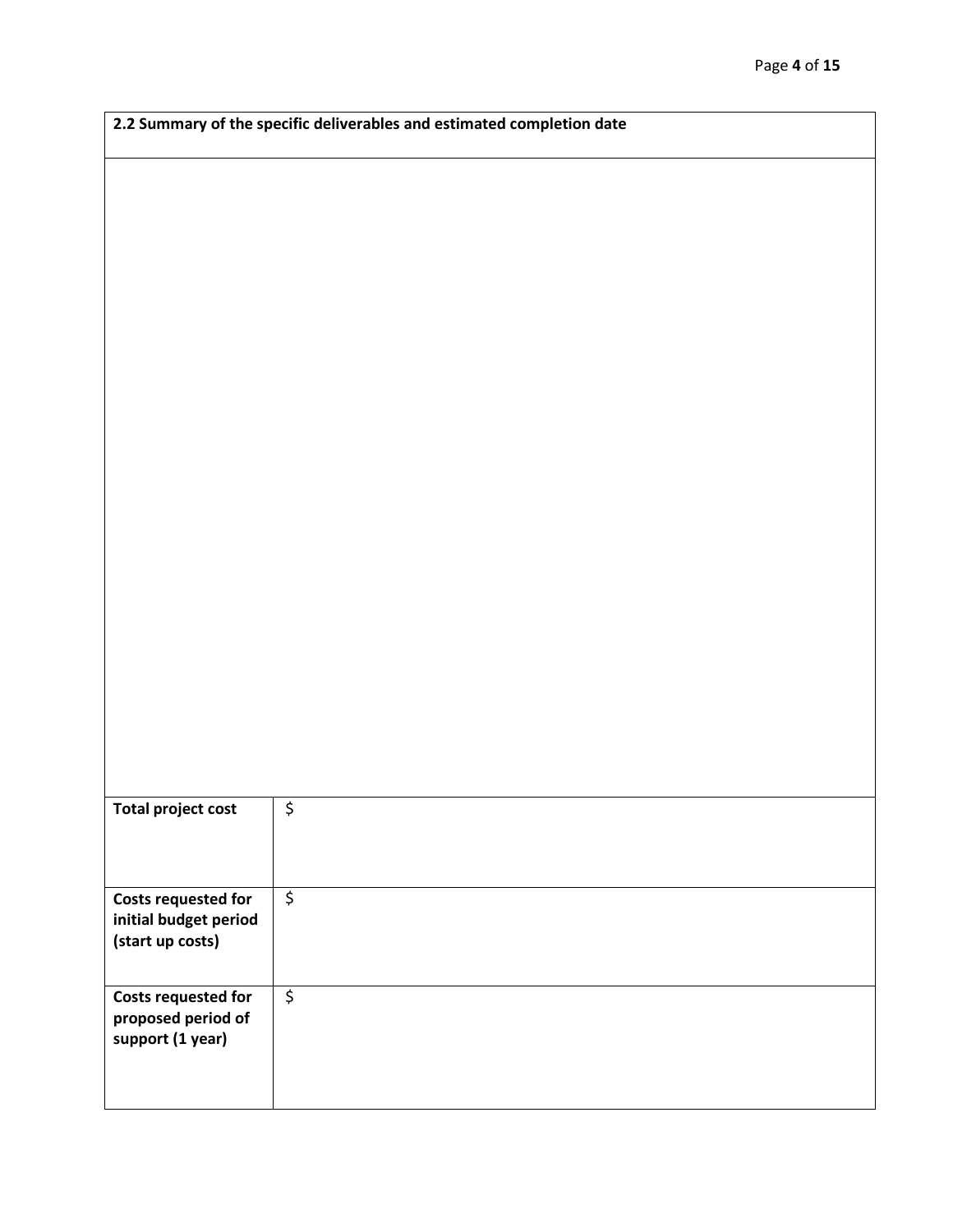### Section 3: Description of Proposed Behavioural Support Unit

Within each of the sections below, please provide a detailed description of the proposed Behavioural Support Unit. Within your proposal description you must include information that addresses how the proposed BSU will:

- Improve support for clients with responsive behaviours (e.g., placement into LTC, incident reporting)
- Improve support for staff to care for clients with responsive behaviours (e.g., staff training, staff satisfaction)
- Improve care-related outcomes for clients with responsive behaviours (e.g., care planning, care provision, client outcomes)
- Improved facility related outcomes (e.g., integration amongst clients, safety, collaboration with other stakeholders)
- Other. If there are additional objectives or anticipated outcomes that are not captured in the above categories.

**3.1 Please describe in detail the strategic approach behind your proposed behavioural support unit. Describe how this project is rooted in the needs of residents and will enhance their quality of life. This should include the philosophy/model of care, service delivery model, target population, collaboration/partnerships with community and key stakeholders etc. Please provide evidence to support and justify your approach (e.g., research, data, best practice information).**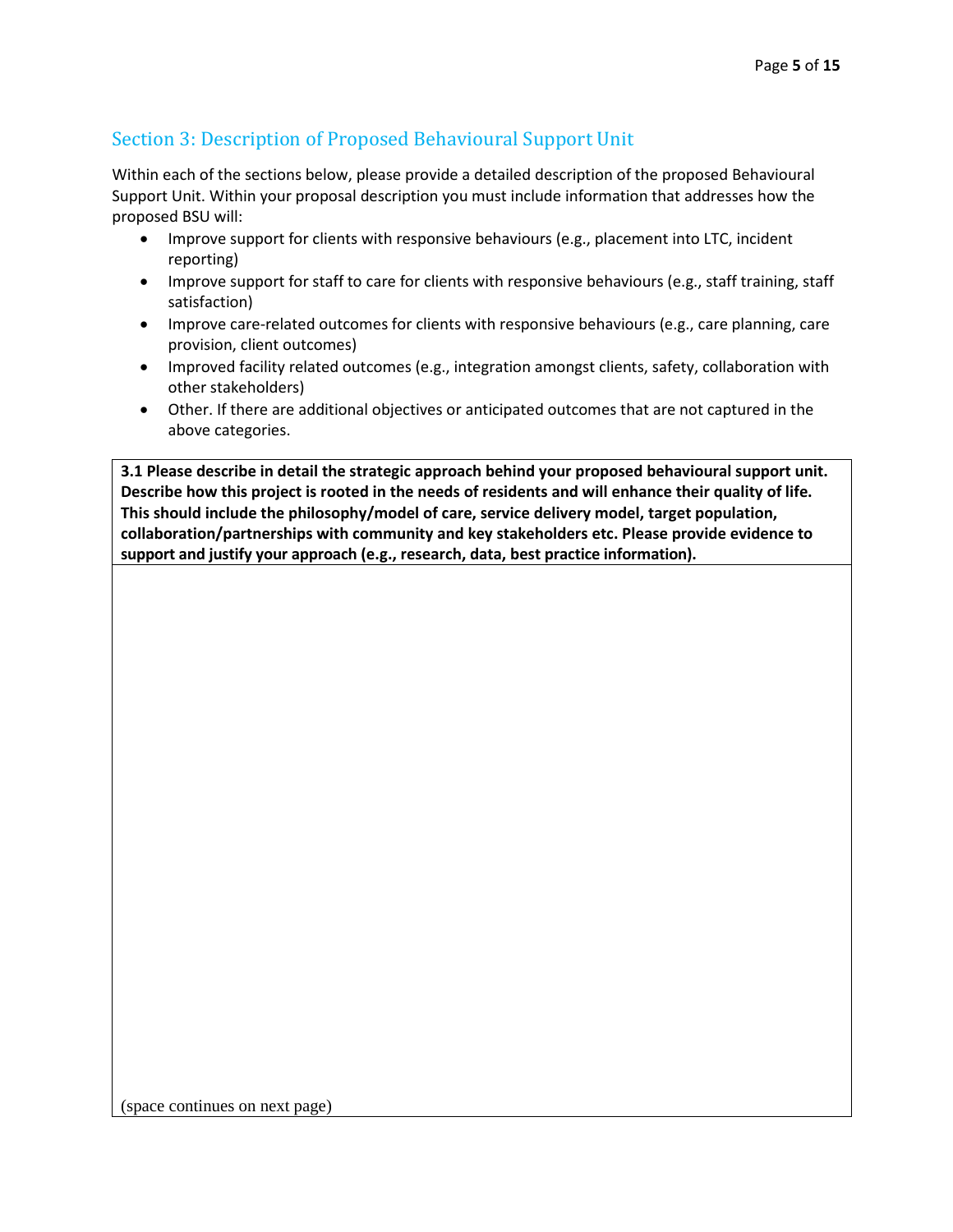**3.2 Please outline the specific goals and objectives of the proposed Behavioural Support Unit.**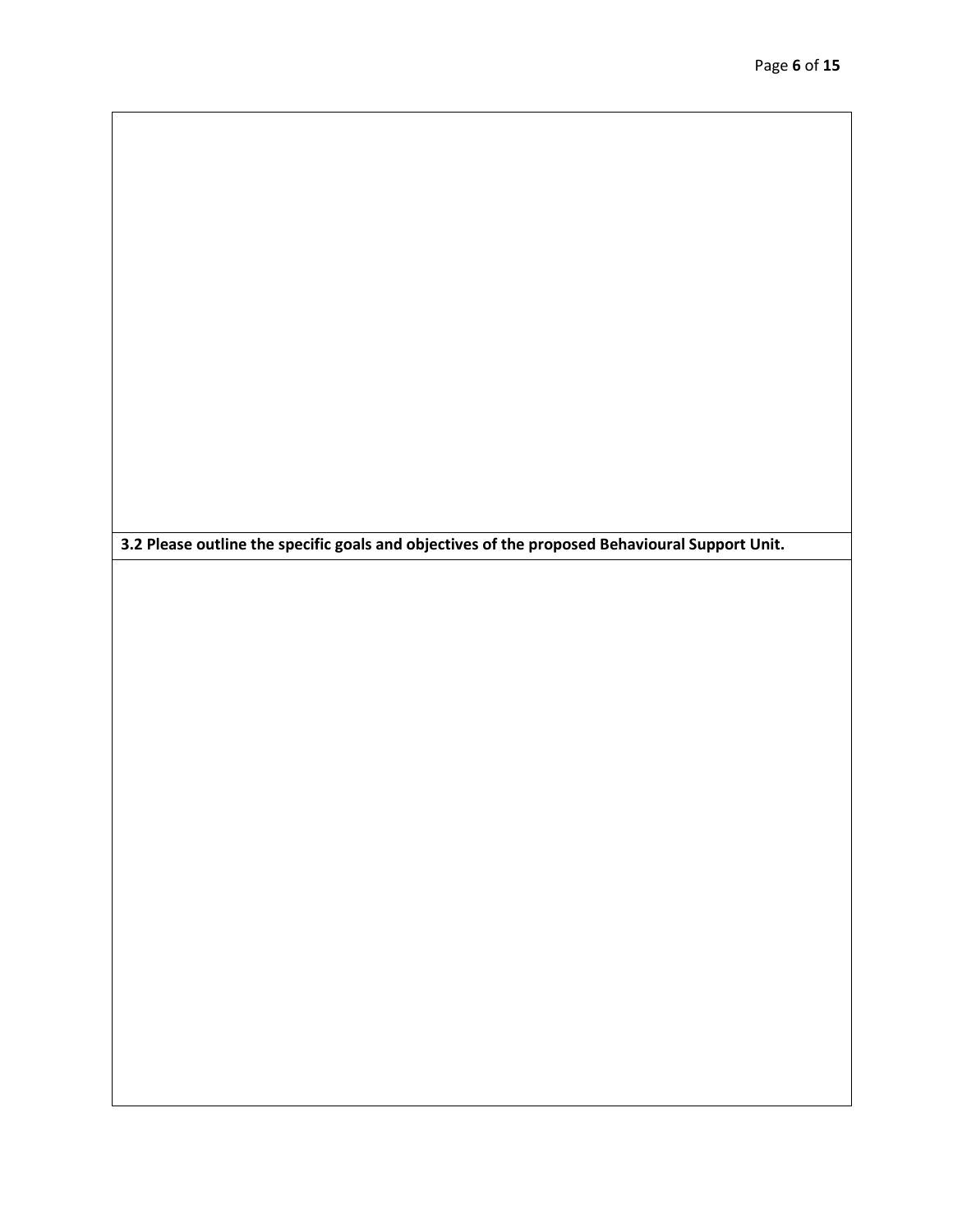**3.3 Please describe the overall design of the proposed BSU. Please include information that outlines admission requirements and processes, training, programming, work processes, proposed staffing ratios/personnel, use of new technology and communication plans, etc.** 

**3.4 Please outline the specific deliverables and respective milestones the proposed BSU will achieve. Include information about how these will be measured and reported. This information should be directly linked to the evaluation of the proposed BSU.**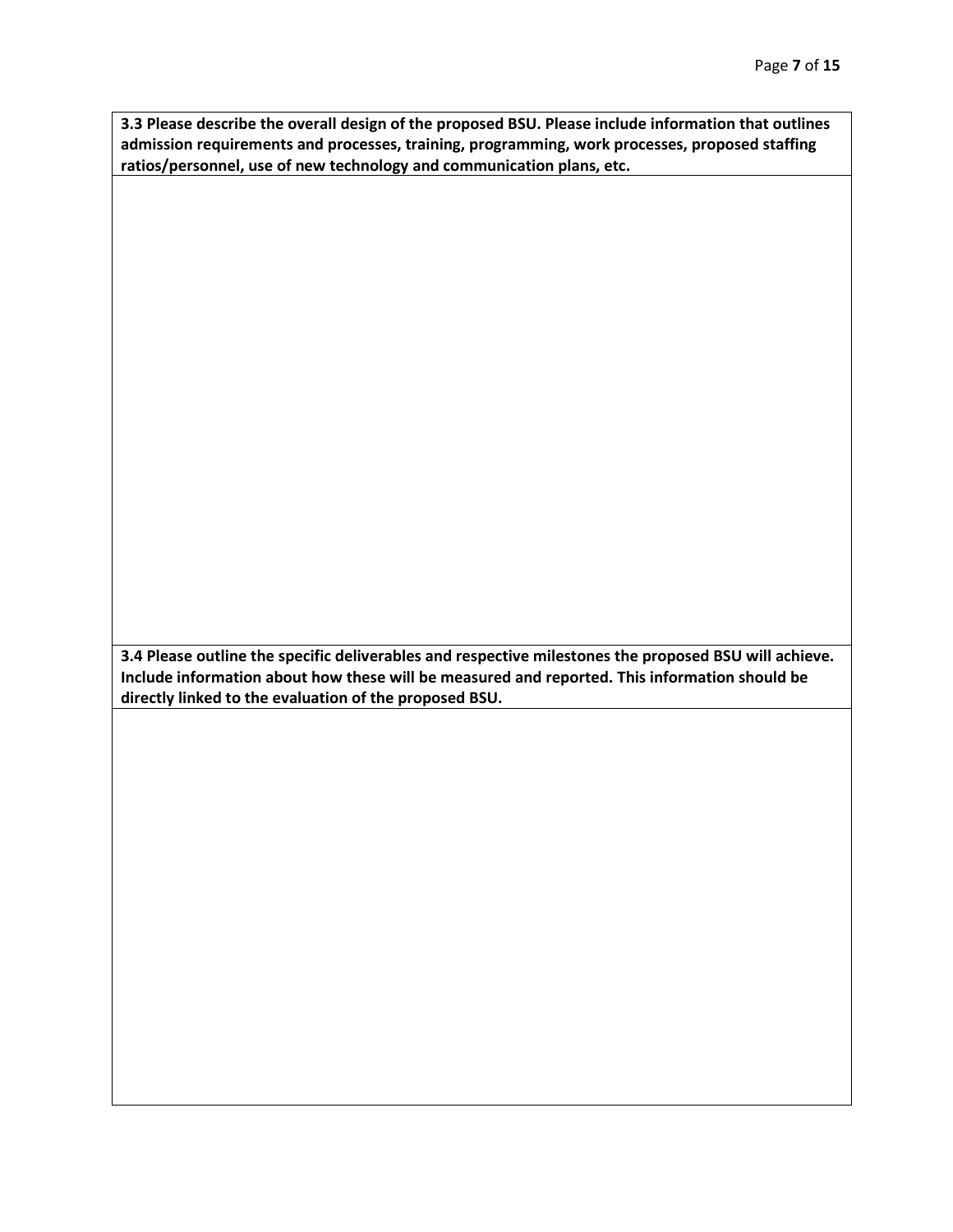**3.5 Outline any potential risks, barriers, or challenges that could jeopardize the implementation and success of the proposed BSU. Please include information on proposed mitigation strategies.** 

**3.6 Have you engaged with current residents, families and or caregivers (if/when applicable) about the proposed BSU and how has their feedback impacted the design? If not, how will you ensure the proposed BSU will be relevant to those who may be admitted to the BSU now and in the future?**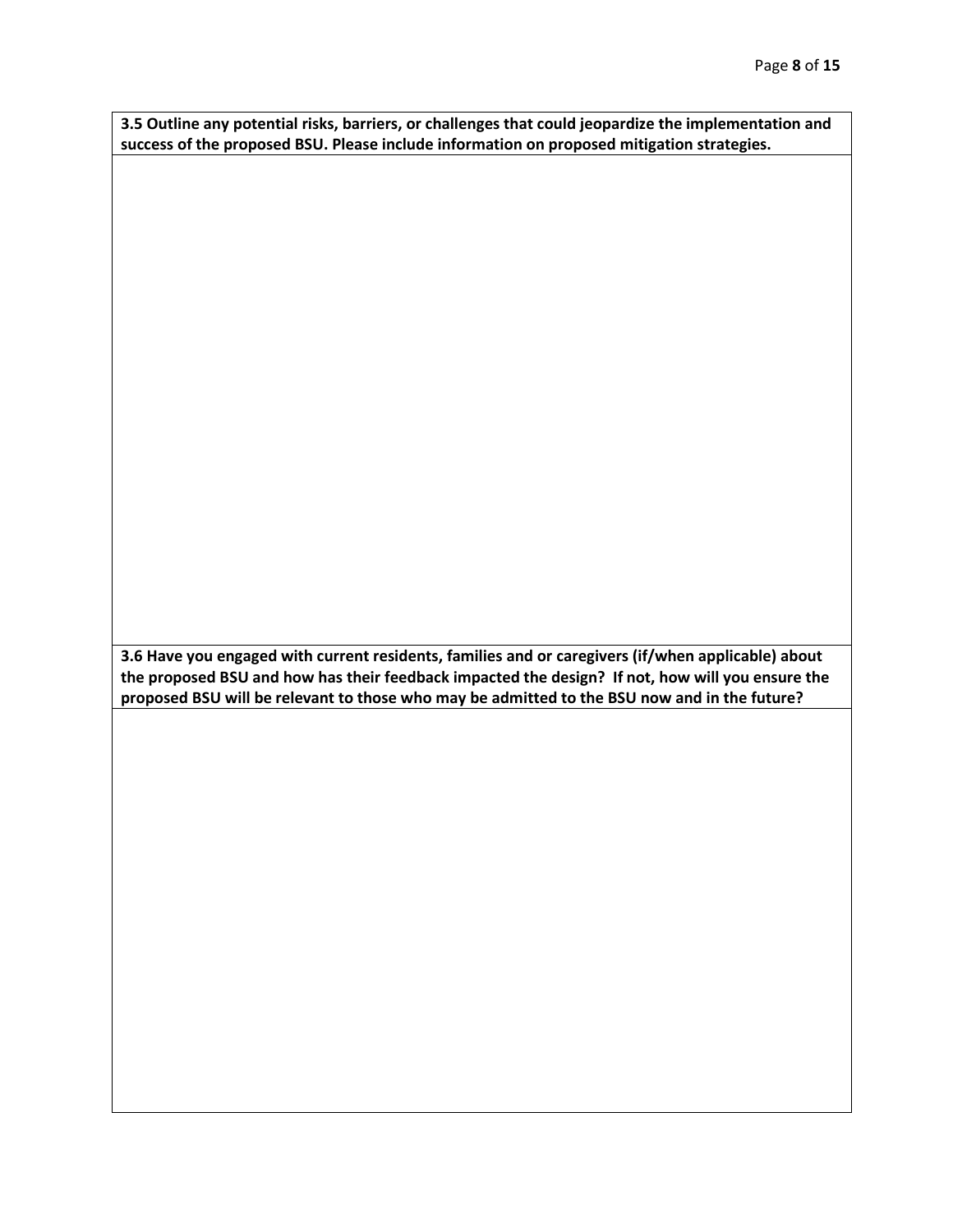### Section 4.0 BSU Budget/Required Costs

Please provide in detail the expected budget/costs required to support and sustain the proposed BSU. Provide a detailed overview of the costs for the proposed unit and demonstrate that the project plan can be completed within the budget available and within a one-year timeline.

#### 4.1 Overall Project Budget

| <b>Expense Category</b>                              | <b>Expense Details/Description</b> | Category<br>Total (\$) |
|------------------------------------------------------|------------------------------------|------------------------|
| <b>Personnel (salary/wages)</b>                      |                                    |                        |
|                                                      |                                    |                        |
|                                                      |                                    |                        |
|                                                      |                                    |                        |
| In-kind contributions*                               |                                    |                        |
|                                                      |                                    |                        |
| <b>Professional fees</b><br>(technical, contracting) |                                    |                        |
|                                                      |                                    |                        |
|                                                      |                                    |                        |
|                                                      |                                    |                        |
| Equipment (e.g., programming<br>supplies /software   |                                    |                        |
| subscriptions etc.)                                  |                                    |                        |
|                                                      |                                    |                        |
| Permits/permissions/approvals                        |                                    |                        |
|                                                      |                                    |                        |
|                                                      |                                    |                        |
| Communications/marketing/IT                          |                                    |                        |
|                                                      |                                    |                        |
|                                                      |                                    |                        |
|                                                      |                                    |                        |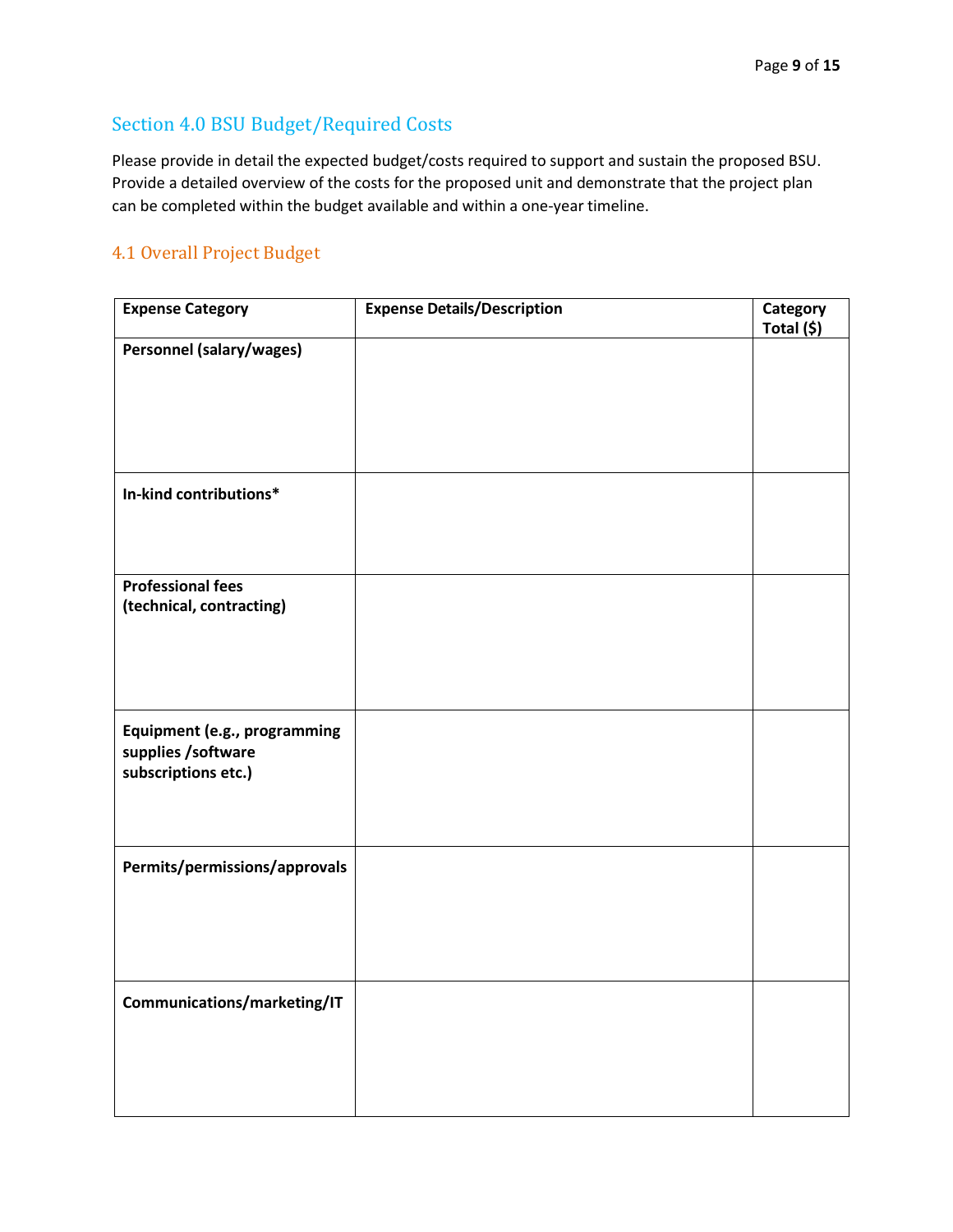| <b>HST</b>                       |    |
|----------------------------------|----|
|                                  |    |
| Other (please specify in detail) |    |
|                                  |    |
|                                  |    |
| <b>Project Total</b>             | \$ |

Please ensure all the required cells are filled in correctly. Be as accurate as possible. Applications with incomplete or insufficient budget information will have points subtracted from their final score.

**\* Do you intend to apply to other funding programs to support the proposed BSU or future stages of your project? Please be specific and list the program name and organization, any funding deadlines, and briefly how your project aligns.**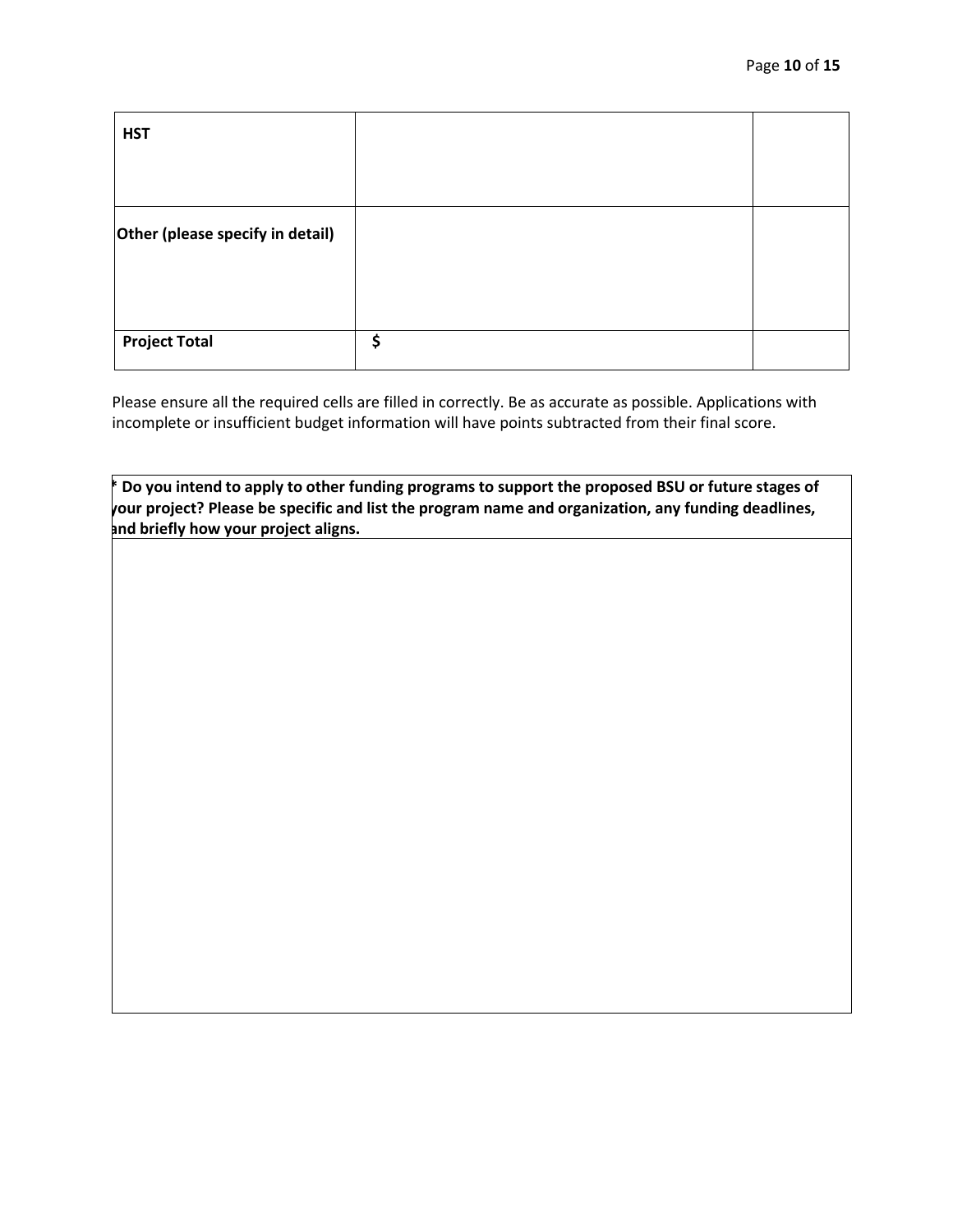#### 4.2 Project Timeline and Expenditures

Please indicate the significant stages or phases of the proposed BSU over the course of the 1-year timeline and the expected completion dates (please insert additional lines if you require more than 4 stages). Describe the main deliverable that indicates the completion of this phase. *Note that funds must be spent within 12 months of receipt.*

| <b>Project Phases</b> |                                  |                       |
|-----------------------|----------------------------------|-----------------------|
| Name of Phase 1:      | <b>Expected Completion Date:</b> | <b>Expected Costs</b> |
| Deliverable:          |                                  |                       |
| Name of Phase 2:      | <b>Expected Completion Date:</b> | <b>Expected Costs</b> |
| Deliverable:          |                                  |                       |
| Name of Phase 3:      | <b>Expected Completion Date:</b> | <b>Expected Costs</b> |
| Deliverable:          |                                  |                       |
| Name of Phase 4:      | <b>Expected Completion Date:</b> | <b>Expected Costs</b> |
| Deliverable:          |                                  |                       |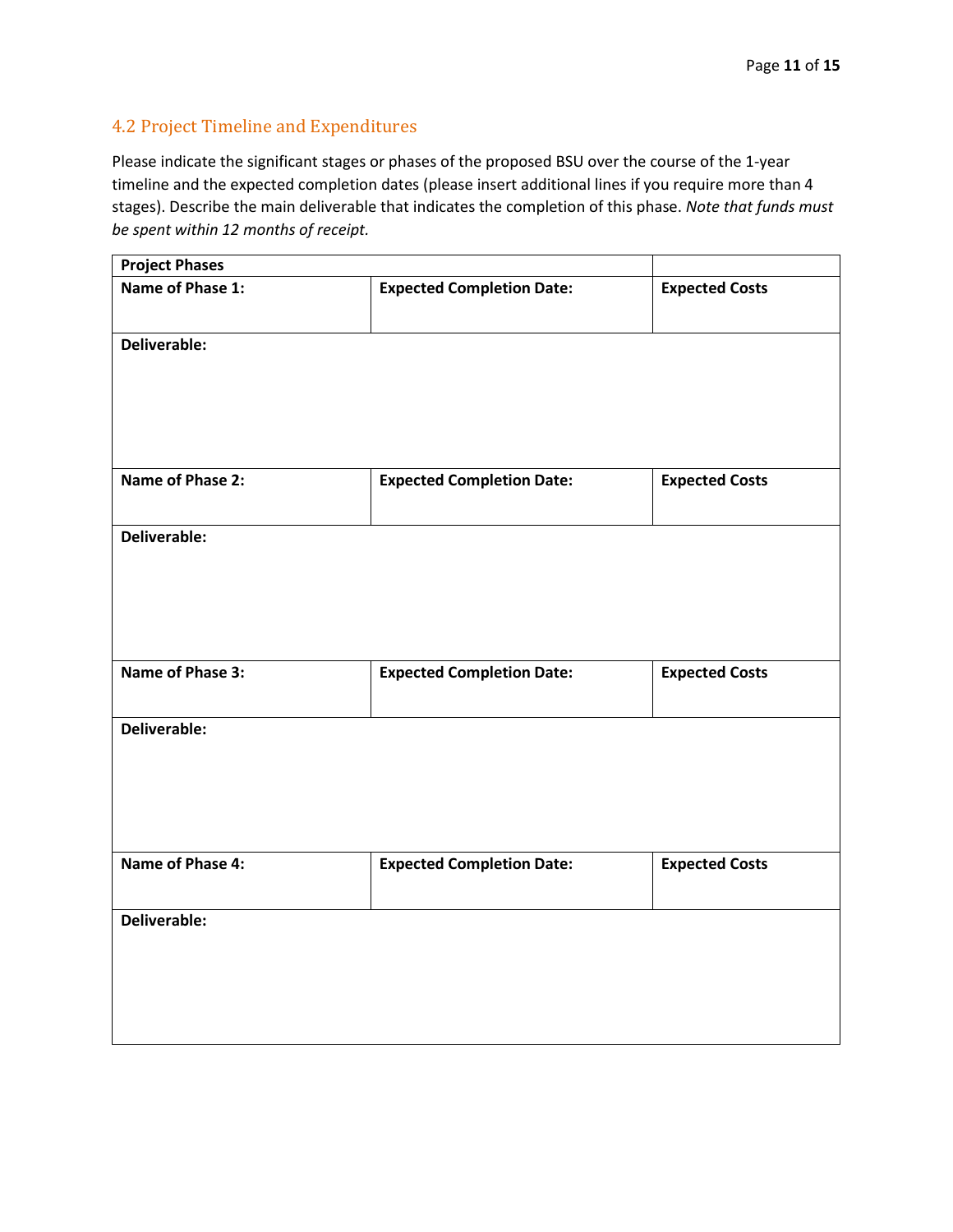#### Section 5.0 Performance Measurement and Evaluation

As part of the pilot initiatives the Department of Seniors and Long-Term Care will be conducting an evaluation to tell the collective impact story across each site. You are expected to identify, capture and report key performance measurements over the course of the project. It is expected that reporting of these measurements will take place at regular intervals (e.g., monthly, quarterly as appropriate).

The Performance Measurement table on the next page must be completed to the best of your ability to demonstrate how you expect to measure the overall success of the pilot. Please complete the table below to the best of your ability. Please enter the following in the appropriate category or categories below:

- Specific Outcome(s). What is your pilot trying to achieve? There could be multiple outcomes in a single category.
- Indicator. What will be measured to determine the extent you are achieving each outcome.
- Proposed Collection Method. How you will measure each indicator.
- Timing of Collection. When and how often you will measure each indicator.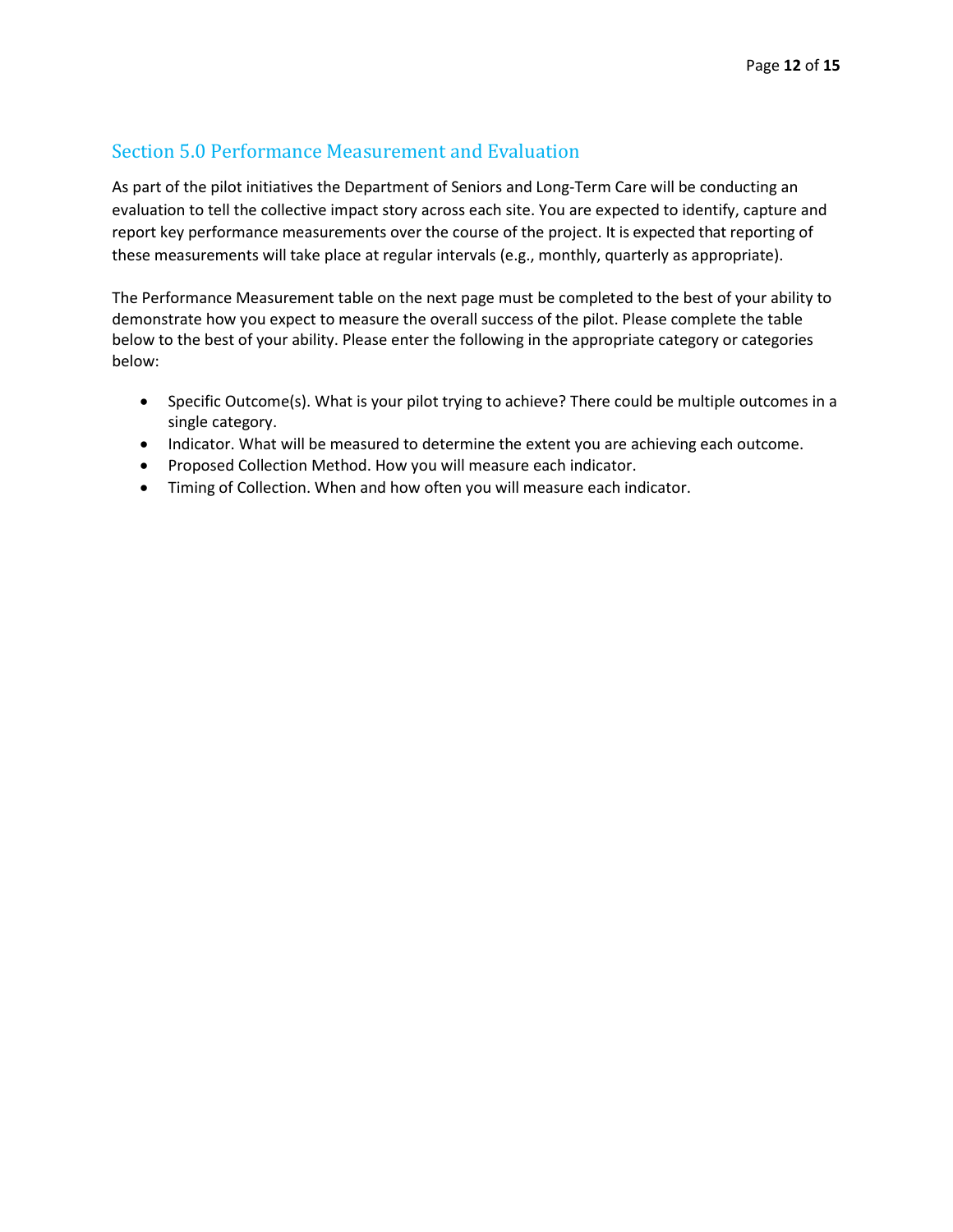### Performance Measurement Table

| <b>Outcome Category</b>                                                              | Specific Outcome(s) | Indicator(s) | Proposed Collection<br>Method(s) | Timing of<br>Collection |
|--------------------------------------------------------------------------------------|---------------------|--------------|----------------------------------|-------------------------|
| Improved support for<br>Residents with<br>responsive behaviours                      |                     |              |                                  |                         |
| Improved support for<br>staff to care for<br>residents with<br>responsive behaviours |                     |              |                                  |                         |
| Improve care-related<br>outcomes for residents<br>with responsive<br>behaviours      |                     |              |                                  |                         |
| Improved facility<br>related outcomes                                                |                     |              |                                  |                         |
| Other (please list any<br>outcomes that do not<br>fit above)                         |                     |              |                                  |                         |

*If your project is approved, you will be expected to work with the Department to finalize the approach to measurement of key success indicators.*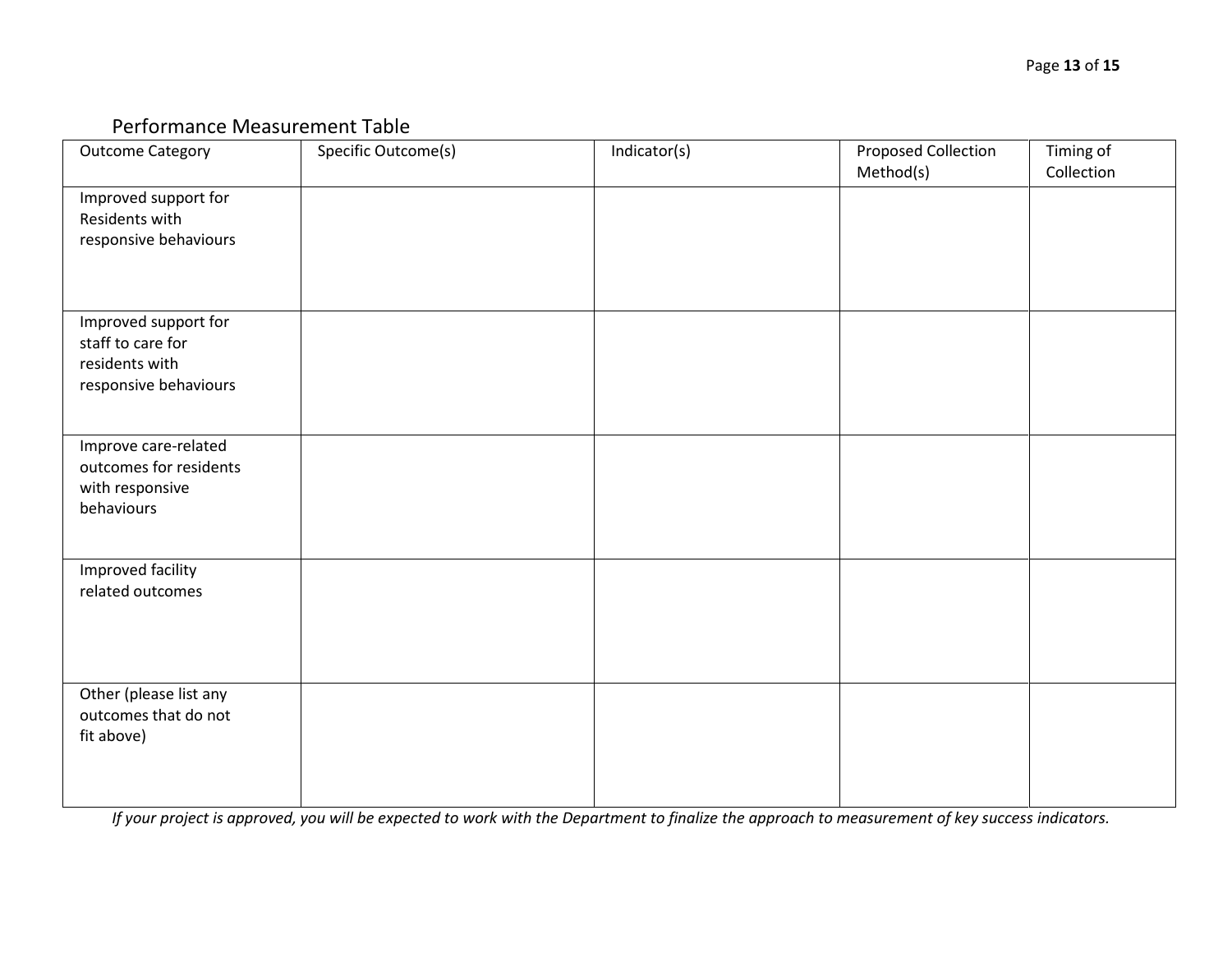# 6.0 Sustainability

Proposed activities and budget will enable long-term viability, based on projected costs/efficiencies/savings. An evaluation that can measure success and sustainability will be key.

| 6.1 How will this proposed BSU remain relevant to future residents, families, and caregivers? Please<br>provide details on how you will define and demonstrate sustainability. |
|--------------------------------------------------------------------------------------------------------------------------------------------------------------------------------|
|                                                                                                                                                                                |
|                                                                                                                                                                                |
|                                                                                                                                                                                |
|                                                                                                                                                                                |
|                                                                                                                                                                                |
|                                                                                                                                                                                |
|                                                                                                                                                                                |
|                                                                                                                                                                                |
|                                                                                                                                                                                |
|                                                                                                                                                                                |
|                                                                                                                                                                                |
|                                                                                                                                                                                |
| 6.2 Please outline the mechanisms that will be used to ensure sustainability of the proposed BSU (e.g.,                                                                        |
| procedures, structures, tools, etc.).                                                                                                                                          |
|                                                                                                                                                                                |
|                                                                                                                                                                                |
|                                                                                                                                                                                |
|                                                                                                                                                                                |
|                                                                                                                                                                                |
|                                                                                                                                                                                |
|                                                                                                                                                                                |
|                                                                                                                                                                                |
|                                                                                                                                                                                |
|                                                                                                                                                                                |
|                                                                                                                                                                                |
|                                                                                                                                                                                |
|                                                                                                                                                                                |
|                                                                                                                                                                                |
| 6.3 How will you measure/track progress toward sustainability?                                                                                                                 |